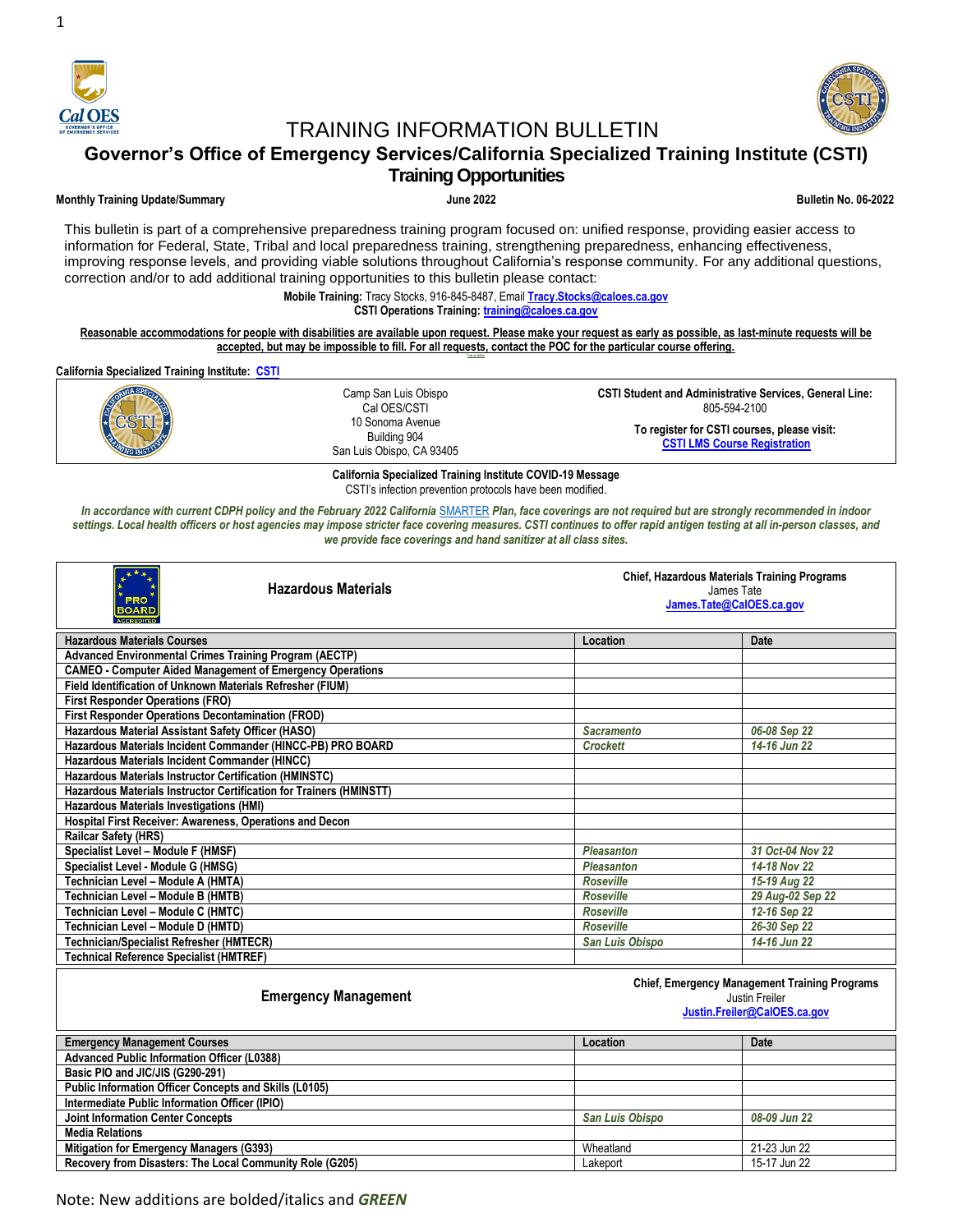| <b>Emergency Management Courses</b>                                                                                            | Location                                                    | <b>Date</b>  |
|--------------------------------------------------------------------------------------------------------------------------------|-------------------------------------------------------------|--------------|
| <b>Emergency Planning (G235)</b>                                                                                               |                                                             |              |
| <b>EOC Management and Operations (G775)</b>                                                                                    |                                                             |              |
| EOC Action Planning (G626E)                                                                                                    |                                                             |              |
| Emergency Management Concepts - All Hazards CA-040-RESP                                                                        |                                                             |              |
| Evacuation and Re-Entry Planning (G-358)                                                                                       |                                                             |              |
| ICS/EOC Interface Workshop (G191)                                                                                              |                                                             |              |
| Intermediate ICS for Expanding Incidents (ICS-300)                                                                             |                                                             |              |
| Advanced ICS: Command and General Staff-Complex Incidents (ICS-400)                                                            |                                                             |              |
| <b>Incident Command System (ICS 402)</b>                                                                                       |                                                             |              |
| Integrating Access & Functional Needs into Emergency Management (G197)                                                         |                                                             |              |
| Multi-Hazard for Schools (G364)                                                                                                |                                                             |              |
| Mass Care-Emergency Assistance Planning and Operations (G418)                                                                  |                                                             |              |
| Rapid Assessment Workshop (G557)                                                                                               |                                                             |              |
| <b>SEMS Executive Management Course</b>                                                                                        |                                                             |              |
| Volunteers & Donations Mgmt/Mgmt of Spontaneous Volunteers in Disasters (G288/G489)                                            |                                                             |              |
| <b>SEMS Executive Management Course</b>                                                                                        |                                                             |              |
| EOC Section Overview: All Positions (G6110-A)                                                                                  |                                                             |              |
| EOC Section Overview: Finance and Administration (G6110-F)                                                                     |                                                             |              |
| EOC Section Overview: Logistics (G6110-L)                                                                                      |                                                             |              |
| EOC Section Overview: Management (G6110-M)                                                                                     |                                                             |              |
| EOC Section Overview: Operations (G6110-O)                                                                                     |                                                             |              |
| EOC Section Overview: Planning and Intelligence (G6110-P)                                                                      | Salinas                                                     | 23-24 Jun 22 |
|                                                                                                                                |                                                             |              |
| EOC Section Intermediate: Finance and Administration (EOCIFA)                                                                  | Salinas                                                     | 07-08 Jun 22 |
|                                                                                                                                |                                                             |              |
| EOC Section Intermediate: Logistics (EOCIL)                                                                                    | Salinas                                                     | 09-10 Jun 22 |
|                                                                                                                                |                                                             |              |
| EOC Section Intermediate: Management (EOCIM)                                                                                   | Salinas                                                     | 21-22 Jun 22 |
| EOC Section Intermediate: Operations (EOCIO)                                                                                   |                                                             |              |
| EOC Section Intermediate: Planning and Intelligence (EOCIP)                                                                    |                                                             |              |
| Medical Health Operations Center Support Activities (MHOCSA)                                                                   |                                                             |              |
| <b>Tsunami Planning for Coastal Communities</b>                                                                                |                                                             |              |
| <b>Emergency Management Train-the-Trainer Courses</b>                                                                          | Location                                                    | Date         |
|                                                                                                                                |                                                             |              |
|                                                                                                                                |                                                             |              |
| Emergency Management - Instructor Enhancement (EMIE)                                                                           |                                                             |              |
| <b>Emergency Management Instructor Certification (EMINSTC)</b>                                                                 |                                                             |              |
|                                                                                                                                | Chief, Criminal Justice/Homeland Security Training Programs |              |
| <b>Criminal Justice / Homeland Security</b>                                                                                    |                                                             |              |
|                                                                                                                                |                                                             |              |
|                                                                                                                                |                                                             |              |
| <b>Terrorism and Criminal Justice Courses</b>                                                                                  | Location                                                    | <b>Date</b>  |
| Officer Safety and Field Tactics (OS)                                                                                          |                                                             |              |
| <b>Officer Safety Seminar</b>                                                                                                  | <b>San Luis Obispo</b>                                      | 06-07 Jun 22 |
|                                                                                                                                |                                                             | 08-09 Jun 22 |
| <b>Terrorism I: International Terrorism</b>                                                                                    |                                                             |              |
| <b>Terrorism II: Domestic Terrorism</b>                                                                                        |                                                             |              |
| Terrorism III: Advanced Counterterrorism Strategies                                                                            |                                                             |              |
| Terrorism Intelligence Analysis (TIA)                                                                                          |                                                             |              |
| <b>Terrorism Update</b>                                                                                                        |                                                             |              |
| Officer Safety and Field Tactics in a Terrorism Environment (OST)                                                              |                                                             |              |
| Human Trafficking: Modern Day Slavery                                                                                          |                                                             |              |
| Convergence of Human Trafficking, Terrorism and the Signs of Radicalization                                                    |                                                             |              |
| Human Trafficking Awareness: The State of Human Trafficking in California                                                      |                                                             |              |
|                                                                                                                                |                                                             |              |
| <b>CSTI Off Campus Training Opportunities</b>                                                                                  |                                                             |              |
| Sacramento Campus                                                                                                              | To register for CSTI courses, please visit:                 |              |
| 3650 Schriever Ave                                                                                                             | <b>CSTI LMS Course Registration</b>                         |              |
| Mather CA 95655                                                                                                                |                                                             |              |
|                                                                                                                                |                                                             |              |
| <b>Course Description</b>                                                                                                      | Location                                                    | Date         |
| Homeland Security Exercise and Evaluation Program (HSEEP) (K0146)                                                              | <b>VILT</b>                                                 | 06-09 Jun 22 |
| To register: https://caloes.org/K0146HSEEP-Jun2022                                                                             |                                                             |              |
|                                                                                                                                |                                                             |              |
|                                                                                                                                |                                                             |              |
| <b>Professional Recognition Certificates</b>                                                                                   |                                                             |              |
| CSTI offers professional recognition certificate and credentialing programs for emergency management and allied professionals. |                                                             |              |
| For more information on these programs and How to Apply, click on the program links below:                                     |                                                             |              |
| <b>Specialist Certificate Program</b><br><b>Advanced Professional Series</b>                                                   |                                                             |              |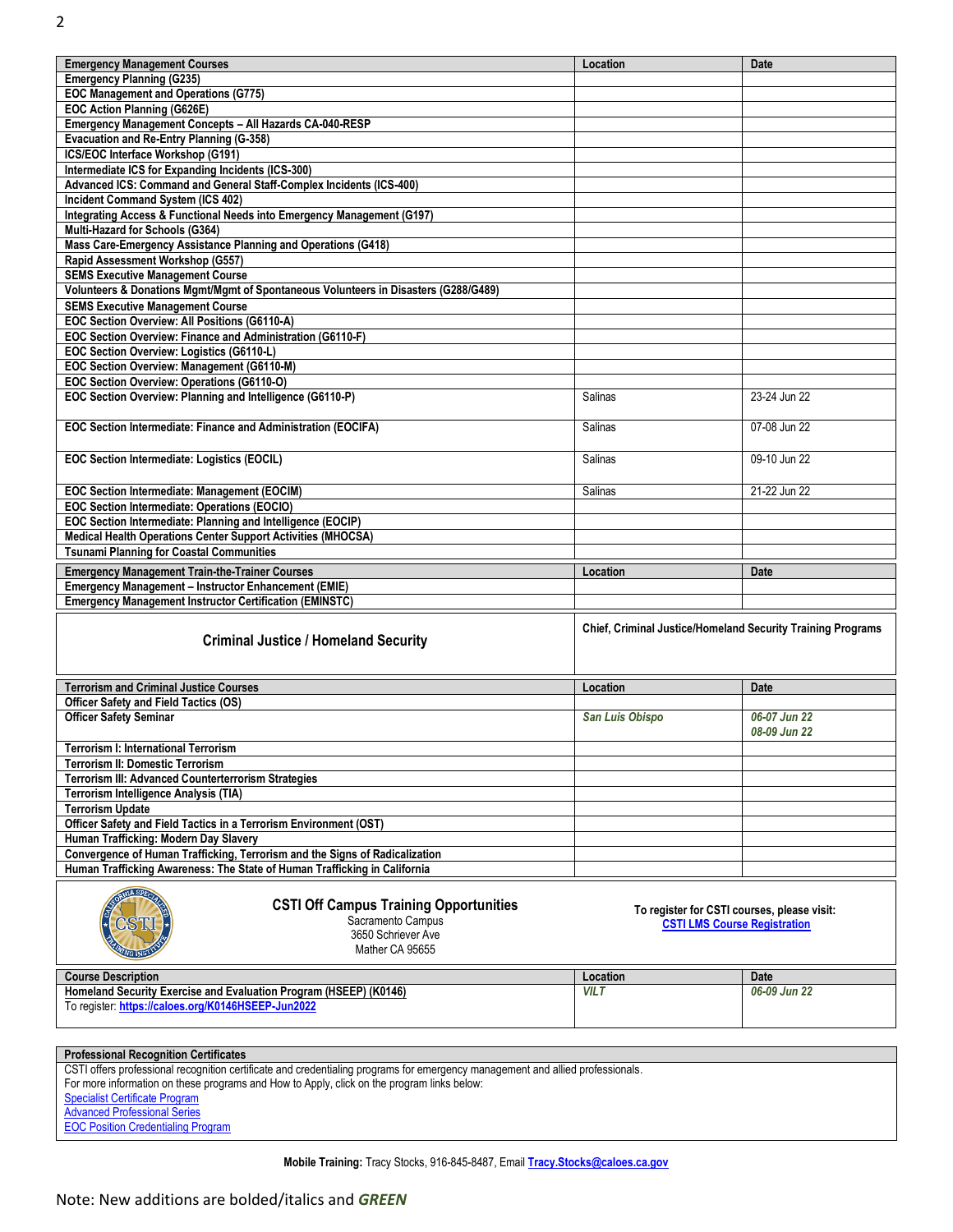## **Cal Poly CCI[: California Cybersecurity](https://cci.calpoly.edu/) Institute**

| $\bigoplus$<br><b>CAL POLY</b><br>California Cybersecurity<br>Institute | <b>POC: Christine Reed</b><br>805-756-1368<br>clreed@calpoly.edu | To register, visit Training Home:<br><b>CCI Cal Poly Training</b> |
|-------------------------------------------------------------------------|------------------------------------------------------------------|-------------------------------------------------------------------|
| <b>Cybersecurity Courses</b>                                            |                                                                  |                                                                   |
| <b>Certified Penetration Testing Engineer</b>                           | <b>Certified Security Principles</b>                             | <b>Certified Information Systems Security Manager</b>             |
| <b>Certified Penetration Testing Consultant</b>                         | <b>Certified Virtualization Engineer</b>                         | <b>Certified Information Systems Security Auditor</b>             |
| <b>Certified Disaster Recovery Engineer</b>                             | <b>Certified Cloud Security Officer</b>                          | <b>Certified Healthcare IS Security Practitioner</b>              |
| <b>Certified Digital Forensics Examiner</b>                             | <b>Certified IPv6 Security Specialist</b>                        | <b>Certified Information Systems Risk Manager</b>                 |
| <b>Certified Network Forensics Examiner</b>                             | <b>Certified Virtualization Principles</b>                       | <b>Certified Virtualization Forensics Examiner</b>                |
| <b>Certified Incident Handling Engineer</b>                             | <b>Certified PowerShell Hacker</b>                               | <b>Certified Professional Ethical Hacker</b>                      |
| <b>Certified Vulnerability Assessor</b>                                 | <b>Certified Virtual Desktop Engineer</b>                        | <b>Information Systems 20 Controls</b>                            |
| <b>Certified Security Leadership Officer</b>                            | <b>Digital Forensics for First Responders</b>                    | <b>Certified Information Systems Security Officer</b>             |
| <b>Certified Security Awareness 1 &amp; 2</b>                           | <b>Certified Secure Web Applications Engineer</b>                | Information Systems Certification and Accreditation Professional  |

**California State Fire Marshal: [https://OSFM List Of Available Training](https://osfm-sft.acadisonline.com/AcadisViewer/Registration/ListOfAvailableTraining)**

|                                                                 | POC: Caryn Petty<br>Regional Coordinator<br>Caryn.Petty@fire.ca.gov | <b>State Fire Training Schedule:</b><br><b>State Fire Marshal Available Training</b> |                  |
|-----------------------------------------------------------------|---------------------------------------------------------------------|--------------------------------------------------------------------------------------|------------------|
| <b>State Fire Training Courses</b>                              |                                                                     | Location                                                                             | Date             |
| <b>FSTEP Confined Space Rescue Awareness</b>                    |                                                                     |                                                                                      |                  |
| <b>FSTEP Confined Space Rescue Technician</b>                   |                                                                     |                                                                                      |                  |
| Mark Weber Mweber@mokelumnefire.org 209-747-2789                |                                                                     | Lockeford                                                                            | 20-24 Jun 22     |
| FSTEP Low Angle Rope Rescue Operational: (CA-019-RESP)          |                                                                     |                                                                                      |                  |
| Valerie Carte vwalker1@sierracollege.edu                        |                                                                     | <b>Grass Valley</b>                                                                  | 17-19 Jun 22     |
| <b>FSTEP River &amp; Flood Water Rescue</b>                     |                                                                     |                                                                                      |                  |
| info@code3rescue.com 530-727-8550                               |                                                                     | Chico                                                                                | 14-18 Jun 22     |
| FSTEP S-290 Intermediate Wildland Fire Behavior                 |                                                                     |                                                                                      |                  |
| FSTEP AH-330 AR: Task Force/Strike Team Leader All Hazards      |                                                                     |                                                                                      |                  |
| Mark Piacentini mpiacentini@folsom.ca.us                        |                                                                     | Folsom                                                                               | 20-23 Jun 22     |
| <b>CFSTES Instructor 1 - Instructional Methodology</b>          |                                                                     |                                                                                      |                  |
| fireservicetraininggroup.com 909-919-9115                       |                                                                     | San Bernardino                                                                       | 06-10 Jun 22     |
| 909-382-5405                                                    |                                                                     | San Bernardino                                                                       | 13-23 Jun 22     |
| Rising Phoenix Training Dan@RisingPhoenix.Training 909-244-2160 |                                                                     | Colton                                                                               | 23-31 Jul 22     |
| www.fireinstruction.org 209-322-3037                            |                                                                     | Oakdale                                                                              | 01-04 Aug 22     |
| firereservations@theacademy.ca.gov 408-229-4299                 |                                                                     | San Jose                                                                             | 12-15 Sep 22     |
| <b>Coastal Fire Protection District</b>                         |                                                                     | Half Moon Bay                                                                        | 03-07 Oct 22     |
| www.fireinstruction.org 209-322-3037                            |                                                                     | Oakdale                                                                              | 31 Oct-03 Nov 22 |
| firereservations@theacademy.ca.gov 408-229-4299                 |                                                                     | San Jose                                                                             | 07-10 Nov 22     |
| <b>CFSTES Instructor 2 - Instructional Development</b>          |                                                                     |                                                                                      |                  |
| <b>Coastal Fire Protection District</b>                         |                                                                     | Half Moon Bay                                                                        | 31 Oct-04 Nov 22 |
| firereservations@theacademy.ca.gov 408-229-4299                 |                                                                     | San Jose                                                                             | 05-08 Dec 22     |
| <b>CFSTES Instructor 3 - Instructional Program Management</b>   |                                                                     |                                                                                      |                  |
| <b>CFSTES Regional Instructor Orientation</b>                   |                                                                     |                                                                                      |                  |
| FSTEP Haz Mat First Responder Awareness Level                   |                                                                     |                                                                                      |                  |
| https://www.fresno.gov/fire-training/courses/                   |                                                                     | Fresno                                                                               | 01 Sep 22        |
| FSTEP Haz Mat First Responder Operational Level                 |                                                                     |                                                                                      |                  |
| <b>FSTEP I-200 Basic ICS</b>                                    |                                                                     |                                                                                      |                  |
| FSTEP I-300 Intermediate ICS                                    |                                                                     |                                                                                      |                  |
| www.fireinstruction.org 209-322-3037                            |                                                                     | Oakdale                                                                              | 21-23 Jun 22     |
| www.fireinstruction.org 209-322-3037                            |                                                                     | Oakdale                                                                              | 22-24 Aug 22     |
| www.fireinstruction.org 209-322-3037                            |                                                                     | Oakdale                                                                              | 19-21 Dec 22     |
| FSTEP I-400 Advanced ICS                                        |                                                                     |                                                                                      |                  |
| www.fireinstruction.org 209-322-3037                            |                                                                     | Oakdale                                                                              | 25-26 Aug 22     |
| <b>FSTEP Large Animal Rescue</b>                                |                                                                     |                                                                                      |                  |

**California Fire & Rescue Training Authority:**

| <b>REAL PROPERTY</b>                                           | <b>POC: Nicole Paskey</b><br>3121 Gold Canal Drive, Rancho Cordova, CA 95670<br>(916) 475-1660 | <b>California Fire &amp; Rescue</b><br><b>Training Authority</b><br>www.fireandrescuetraining.ca.gov |          |
|----------------------------------------------------------------|------------------------------------------------------------------------------------------------|------------------------------------------------------------------------------------------------------|----------|
| <b>California Fire &amp; Rescue Training Authority Courses</b> |                                                                                                | Location                                                                                             | Date     |
| See website for further information:                           |                                                                                                |                                                                                                      |          |
| <b>Complete list of Training Courses</b>                       |                                                                                                |                                                                                                      |          |
| <b>Current Course Schedule</b>                                 |                                                                                                | Various                                                                                              | Multiple |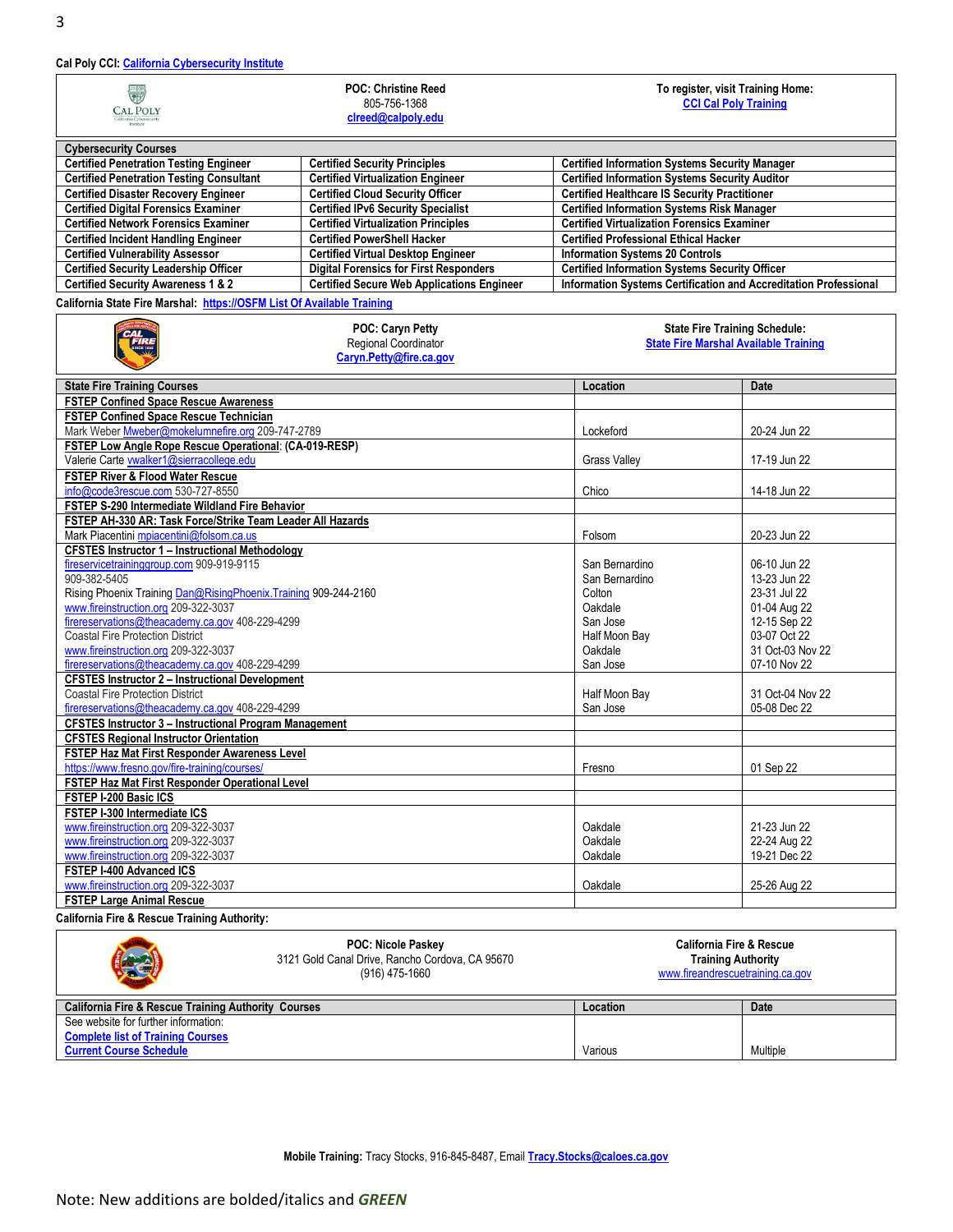**Riverside County Regional Training Program: [RCRTP](https://www.regionaltrainingprogram.org/index.php/homeland-security/homeland-security-courses)**

|                                                                                                               | <b>POC: Tim Strack</b><br>Riverside County Regional Training Program<br>951-486-2861<br>https://www.regionaltrainingprogram.org/<br>timstrack@riversidesheriff.org                                                       |                                                                                       |                                     |
|---------------------------------------------------------------------------------------------------------------|--------------------------------------------------------------------------------------------------------------------------------------------------------------------------------------------------------------------------|---------------------------------------------------------------------------------------|-------------------------------------|
| <b>RCRTP Courses</b>                                                                                          |                                                                                                                                                                                                                          |                                                                                       | <b>Date</b>                         |
| <b>NSTR</b>                                                                                                   |                                                                                                                                                                                                                          |                                                                                       |                                     |
| <b>International School of Tactical Medicine:</b>                                                             |                                                                                                                                                                                                                          |                                                                                       |                                     |
|                                                                                                               | <b>POC: ISTM TAC MED</b>                                                                                                                                                                                                 |                                                                                       |                                     |
| NERNATIONAL SCHOOL OF                                                                                         | 760-880-4102                                                                                                                                                                                                             | <b>International School of Tactical Medicine</b><br>https://www.tacticalmedicine.com/ |                                     |
|                                                                                                               | INFO@TACTICALMEDICINE.COM                                                                                                                                                                                                |                                                                                       |                                     |
| <b>ISTM Courses</b>                                                                                           |                                                                                                                                                                                                                          | Location                                                                              | Date                                |
| <b>Law Enforcement Tactical Life Saver</b>                                                                    |                                                                                                                                                                                                                          | Sacramento                                                                            | TBA                                 |
|                                                                                                               | Security and Emergency Response Training Center (S.E.R.T.C.): https://sertc.org/                                                                                                                                         |                                                                                       |                                     |
|                                                                                                               | POC: David Berry<br>719-584-1803<br>sertc@aar.com                                                                                                                                                                        | Please fill out the application and email to:<br>Sertc@aar.com                        |                                     |
| <b>SERTC Training Courses</b>                                                                                 |                                                                                                                                                                                                                          | Location                                                                              | Date                                |
| PER-290 Tank Car Specialist (TCS)                                                                             |                                                                                                                                                                                                                          |                                                                                       |                                     |
|                                                                                                               | U.S. Department of Homeland Security-Office for Bombing Prevention http://www.dhs.gov/obp                                                                                                                                |                                                                                       |                                     |
| Homeland                                                                                                      | POC: Melynda Moran                                                                                                                                                                                                       | To obtain a FEMA SID go to FEMA SID registration. If you need                         |                                     |
| Security                                                                                                      | 202-860-4109                                                                                                                                                                                                             | assistance, contact the FEMA SID Help Desk at                                         |                                     |
|                                                                                                               | melynda.moran@cisa.dhs.gov                                                                                                                                                                                               | FEMASIDHELP@cdpemail.dhs.gov or (866) 291-0696.                                       |                                     |
|                                                                                                               | Virtual Instructor Led Training (VILT) https://cdp.dhs.gov/obp                                                                                                                                                           |                                                                                       |                                     |
|                                                                                                               | Virtual Instructor Led Training (VILT) courses provide general awareness level counter-improvised explosive device (C-IED) information to a broad audience through an                                                    |                                                                                       |                                     |
|                                                                                                               | on-line virtual training experience with a live instructor.<br>To register select the desired course from the schedule and click apply                                                                                   |                                                                                       |                                     |
|                                                                                                               | Note: Registration will close 2 business days prior to the scheduled start date                                                                                                                                          |                                                                                       |                                     |
| <b>VILT Awareness Courses</b>                                                                                 |                                                                                                                                                                                                                          |                                                                                       |                                     |
|                                                                                                               | AWR-333 Improvised Explosive Device Construction and Classification (IED-CC)<br>Provides foundational knowledge on the construction and classification of IEDs. [75 Min]                                                 |                                                                                       |                                     |
| AWR-334 Introduction to the Terrorist Attack Cycle (ITAC)                                                     |                                                                                                                                                                                                                          |                                                                                       |                                     |
|                                                                                                               | Introduces a model of the terrorist attack cycle that describes the nature of terrorist surveillance, target selection, planning and other activities that occur before and immediately after                            |                                                                                       |                                     |
| an attack. [105 Min]                                                                                          | AWR-335 Response to Suspicious Behaviors and Items (RSBI)                                                                                                                                                                |                                                                                       |                                     |
|                                                                                                               | Introduces the learner to the difference between normal and suspicious behaviors, physical characteristics that are not easily changeable and those that are, and the difference                                         |                                                                                       |                                     |
|                                                                                                               | between unattended and suspicious items. Provides strategies and resources for responding to and reporting suspicious activities. [75 Min]<br>AWR-337 Improvised Explosive Device Explosive Effects Mitigation (IED-EEM) |                                                                                       |                                     |
|                                                                                                               | Provide introductions to fundamentals of explosives effects. Details the difference between blast, thermal/incendiary, and fragmentation effects and describes the destructive                                           |                                                                                       |                                     |
| consequences of each type of effect on a target. [75 Min]                                                     |                                                                                                                                                                                                                          |                                                                                       |                                     |
|                                                                                                               | AWR-338 Homemade Explosives Awareness and Precursor Awareness (HME-P)<br>Provides foundational knowledge on HMEs and common precursor materials used to build IEDs. [75 Min]                                             |                                                                                       |                                     |
| AWR-340 Protective Measures Awareness (PMA)                                                                   |                                                                                                                                                                                                                          |                                                                                       |                                     |
|                                                                                                               | Provides an overview of the risk management process, surveillance detection and the development of appropriate protective measures on facility characteristics. [75 Min]                                                 |                                                                                       |                                     |
| National Disaster Preparedness Training Center: NDPTC                                                         |                                                                                                                                                                                                                          |                                                                                       |                                     |
|                                                                                                               | POC: Lydia Morikawa                                                                                                                                                                                                      |                                                                                       |                                     |
| <b>NDPTC</b>                                                                                                  | 808-725-5224<br>Imorikaw@hawaii.edu                                                                                                                                                                                      |                                                                                       |                                     |
|                                                                                                               | To register for courses available via Zoom (Remote) click here: NDPTC Delivery Schedule (hawaii.edu)                                                                                                                     |                                                                                       |                                     |
| <b>NDPTC Courses</b>                                                                                          |                                                                                                                                                                                                                          | Location                                                                              | Date                                |
| <b>AWR-228 Community Resilience</b>                                                                           |                                                                                                                                                                                                                          |                                                                                       |                                     |
| AWR-308 Natural Disaster Awareness for Caregivers<br>AWR-310 Natural Disaster Awareness for Community Leaders |                                                                                                                                                                                                                          | Virtual<br>Virtual                                                                    | $\overline{07}$ Jul 22<br>08 Jun 22 |
|                                                                                                               |                                                                                                                                                                                                                          |                                                                                       | 23 Jun 22                           |
| <b>AWR-326 Tornado Awareness</b>                                                                              |                                                                                                                                                                                                                          |                                                                                       |                                     |
| AWR-331 Winter Weather Hazards: Science and Preparedness                                                      | AWR-347 Climate Adaptation Planning for Emergency Management                                                                                                                                                             | Virtual                                                                               | 01 Dec 22                           |
|                                                                                                               |                                                                                                                                                                                                                          |                                                                                       | 13 Dec 22                           |
| AWR-356 Community Planning for Disaster Recovery                                                              |                                                                                                                                                                                                                          | Virtual                                                                               | 21 Jul 22<br>04 Oct 22              |
|                                                                                                               |                                                                                                                                                                                                                          |                                                                                       | 20 Oct 22                           |
| AWR-362 Flooding Hazards: Science & Preparedness                                                              |                                                                                                                                                                                                                          | Virtual                                                                               |                                     |
| <b>AWR-379 Coastal Hazards Awareness</b><br>MGT-460 Planning for Disaster Debris Management                   |                                                                                                                                                                                                                          |                                                                                       |                                     |
| MGT-461 Evacuation Planning Strategies and Solutions                                                          |                                                                                                                                                                                                                          | Virtual                                                                               | 08 Sep 22                           |
|                                                                                                               |                                                                                                                                                                                                                          |                                                                                       | 20 Sep 22                           |
| PER-343 Social Media Engagement Strategies                                                                    |                                                                                                                                                                                                                          |                                                                                       |                                     |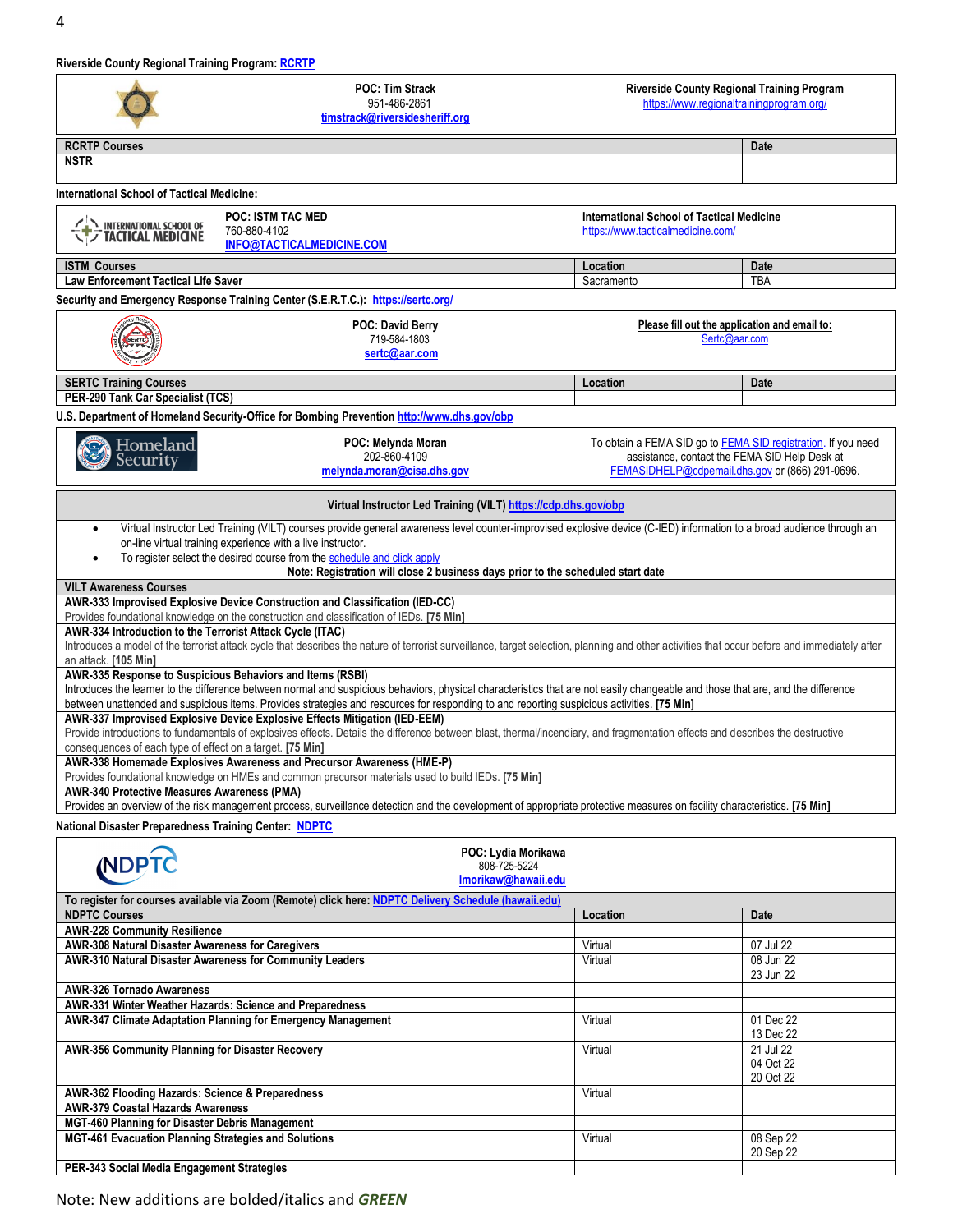## **PER-37[8 Coastal Hazard and Vulnerability Assessment Tools](https://ndptc.hawaii.edu/training/delivery/2812/)**

**National Center for Biomedical Research and Training (NCBRT): [NCBRT](https://www.ncbrt.lsu.edu/courses/upcomingcourses.php?program=DHS)**

| nauvilai Center IVI Divineurcai Research and Training (NCDRT). NCDRT                                                             |                    |              |
|----------------------------------------------------------------------------------------------------------------------------------|--------------------|--------------|
| <b>POC: Brad Parker</b>                                                                                                          |                    |              |
| Regional Training Manager                                                                                                        |                    |              |
| 225-578-7550                                                                                                                     |                    |              |
| brad.parker@ncbrt.lsu.edu                                                                                                        |                    |              |
|                                                                                                                                  |                    |              |
| <b>NCBRT Training Courses</b>                                                                                                    | Location           | Date         |
|                                                                                                                                  |                    |              |
| <b>NCBRT Training Courses (Virtual)</b>                                                                                          | <b>Access Code</b> | Date         |
| To register for courses available via Zoom click here: Zoom Courses Available for Emergency Responders (constantcontact.com)     |                    |              |
| AWR-122-C Law Enforcement Prevention and Deterrence of Terrorist Acts, Customized (4 hours)                                      | NCBRT122           |              |
| AWR-219-C Site Protection through Observational Techniques, Customized (4 hours)                                                 | NCBRT219           |              |
| AWR-315 Fundamentals of Criminal Intelligence (20 hours)                                                                         | NCBRT315           |              |
| MGT-323: Instructor Development Workshop                                                                                         | NCBRT323           |              |
| AWR-324 Biological Awareness: COVID-19 (4 hours)                                                                                 | NCBRT324           |              |
| MGT-324-C Campus Emergencies Prevention, Response, and Recovery - Customized                                                     | NCBRT324           |              |
| <b>National Security Technologies: CTOS</b>                                                                                      |                    |              |
|                                                                                                                                  |                    |              |
| <b>Registration POC: Anita Ross</b>                                                                                              |                    |              |
| Office 702-295-5690                                                                                                              |                    |              |
| rossal@nv.doe.gov                                                                                                                |                    |              |
| http://www.ctos.org/courses/courses/resident                                                                                     |                    |              |
|                                                                                                                                  |                    |              |
| <b>CTOS Training Courses</b>                                                                                                     | Location           | Date         |
| Response to Rad/Nuc WMD Incidents Program (PER-355, PER-345, PER-354)                                                            |                    |              |
| Preventive Rad/Nuc Detection On-Site Program (PER-243, PER-246, PER-245, PER-355)                                                |                    |              |
| <b>CTOS Non-Resident Courses</b>                                                                                                 |                    |              |
|                                                                                                                                  | Location           | Date         |
| <b>None Scheduled</b>                                                                                                            |                    |              |
| <b>CTOS Online Courses</b>                                                                                                       |                    |              |
| AWR-140-W WMD Radiological/Nuclear Awareness                                                                                     |                    |              |
| Please register at the CTOS Web Campus: http://www.ctos online                                                                   |                    |              |
| Radiation Instruments Operations (PER-345)                                                                                       |                    |              |
| Please register at the CTOS Web Campus: http://www.ctos online                                                                   |                    |              |
| Introduction to Radiological/Nuclear WMD Operations for Law Enforcement (AWR-346)                                                |                    |              |
| Please register at the CTOS Web Campus: http://www.ctos online                                                                   |                    |              |
|                                                                                                                                  |                    |              |
| <b>Texas Engineering Extension Service: TEEX</b>                                                                                 |                    |              |
|                                                                                                                                  |                    |              |
|                                                                                                                                  |                    |              |
|                                                                                                                                  |                    |              |
| POC: NERRTC@teex.tamu.edu                                                                                                        |                    |              |
| Office 979-458-6788<br><b>TRAIN - SERVE - RESPOND</b>                                                                            |                    |              |
|                                                                                                                                  |                    |              |
| <b>TEEX Training Courses</b>                                                                                                     | Location           | <b>Date</b>  |
| AWR-167 Sport and Special Event Risk Management                                                                                  |                    |              |
| To Register: Course Calendar   TEEX.ORG                                                                                          |                    |              |
| AWR-213 Critical Infrastructure Security and Resilience Awareness                                                                |                    |              |
| To Register: Course Calendar   TEEX.ORG                                                                                          |                    |              |
|                                                                                                                                  |                    |              |
| ICS-300 Intermediate Incident Command System for Expanding Incidents                                                             |                    |              |
| ICS-400 Advanced Incident Command System                                                                                         |                    |              |
| L-449 Incident Command System (ICS) Curricula, Train-the-Trainer                                                                 |                    |              |
| MGT-310 Jurisdictional Threat and Hazard Identification and Risk Assessment                                                      |                    |              |
| To Register: Course Calendar   TEEX.ORG                                                                                          |                    |              |
| MGT-315 Critical Asset Risk Management                                                                                           |                    |              |
| To Register: Course Calendar   TEEX.ORG                                                                                          |                    |              |
| MGT-317 Disaster Management for Public Services                                                                                  |                    |              |
| To Register: Course Calendar   TEEX.ORG                                                                                          |                    |              |
| MGT-318 Public Information in an All-Hazards Incident                                                                            |                    |              |
| MGT-319 Medical Countermeasures: Point of Dispensing (POD), Planning and Response                                                |                    |              |
|                                                                                                                                  |                    |              |
| To Register: Course Calendar   TEEX.ORG                                                                                          |                    |              |
| MGT-341 Disaster Preparedness for Hospitals and Healthcare Organizations Within the Community                                    |                    |              |
| Infrastructure To Register: Course Calendar   TEEX.ORG                                                                           |                    |              |
| MGT-343 Disaster Management for Water and Wastewater Utilities                                                                   |                    |              |
| To Register: Course Calendar   TEEX.ORG                                                                                          |                    |              |
| MGT-345 Disaster Management for Electric Power Systems                                                                           |                    |              |
| To Register: Course Calendar   TEEX.ORG                                                                                          |                    |              |
| MGT-346 EOC Operations and Planning for All-Hazards Course                                                                       | Mather             | 07-08 Jun 22 |
| To register: MGT-346 EOC O&P All-Hazards Events (csod.com)                                                                       |                    |              |
| MGT-348 Medical Preparedness and Response to Bombing Incidents                                                                   |                    |              |
| MGT-361 Managing Critical Incidents at Institutions of Higher Education: A Whole Community                                       |                    |              |
| Approach                                                                                                                         |                    |              |
|                                                                                                                                  |                    |              |
| MGT-412 Sport Venue Evacuation and Protective Actions                                                                            |                    |              |
| To Register: Course Calendar   TEEX.ORG                                                                                          |                    |              |
| <b>MGT-414 Advanced Critical Infrastructure Protection</b>                                                                       |                    |              |
| To Register: Course Calendar   TEEX.ORG                                                                                          |                    |              |
| MGT-439 Pediatric Disaster Response and Emergency Preparedness<br>MGT-452 Physical and Cybersecurity for Critical Infrastructure |                    |              |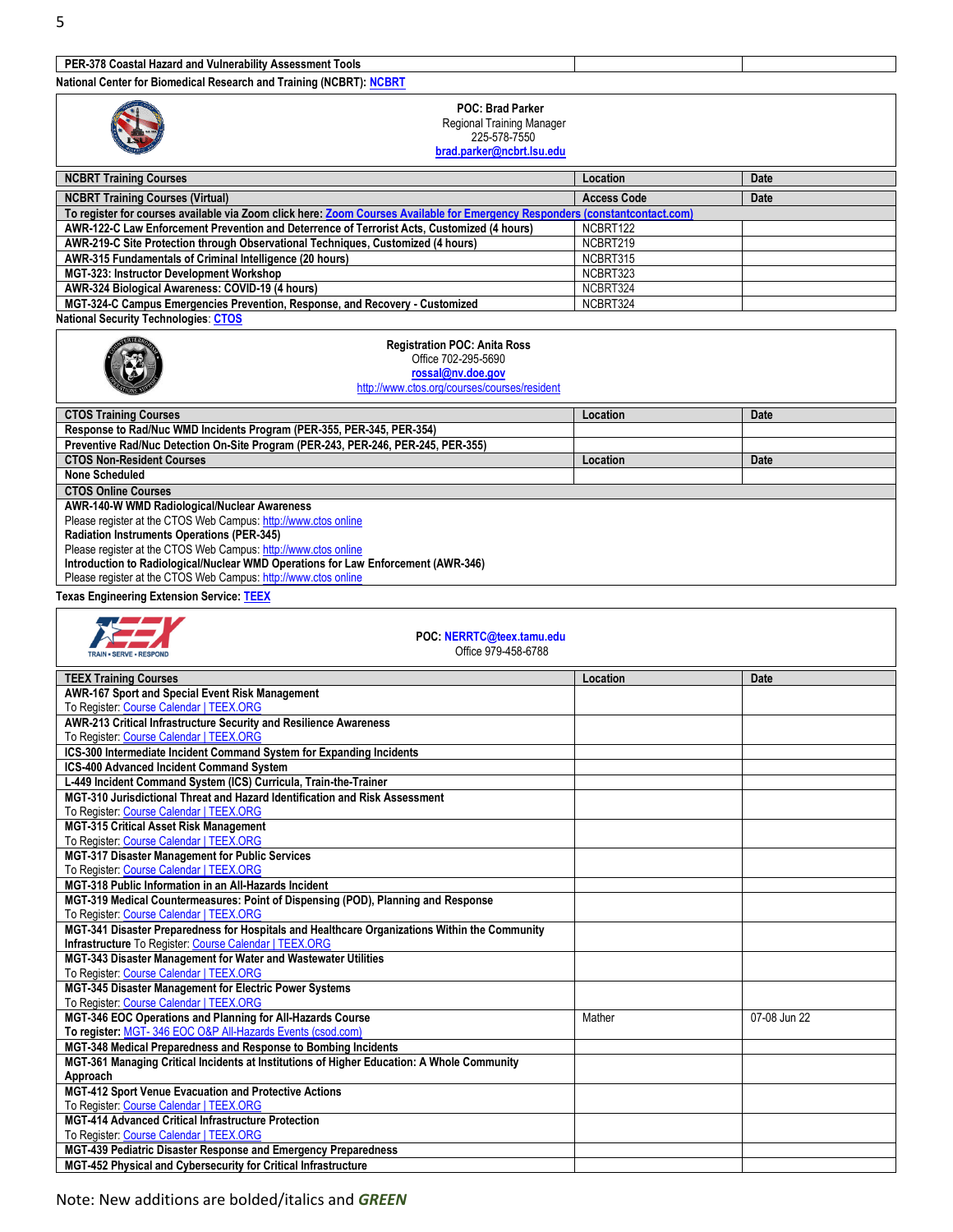| <b>TEEX Training Courses</b>                                                         |                                                      | Location                                    | <b>Date</b>  |
|--------------------------------------------------------------------------------------|------------------------------------------------------|---------------------------------------------|--------------|
| MGT-466 Sport and Special Event Enhanced Risk Management and Assessment              |                                                      |                                             |              |
| To Register: Course Calendar   TEEX.ORG                                              |                                                      |                                             |              |
| MGT-467 Sport and Special Event Public Information and Emergency Notification        |                                                      |                                             |              |
| To Register: Course Calendar   TEEX.ORG                                              |                                                      |                                             |              |
| PER-211 Medical Management of Chem, Bio, Radiological, Nuclear, and Explosive Events |                                                      |                                             |              |
| To Register: Course Calendar   TEEX.ORG                                              |                                                      |                                             |              |
| PER-213 Wide Area Search                                                             |                                                      | Oceanside                                   | 03-05 Jun 22 |
| To Register: Course Calendar   TEEX.ORG                                              |                                                      |                                             |              |
| PER-334 When Disaster Strikes: Prepare, Act, Survive                                 |                                                      | El Segundo                                  | 18-19 Jun 22 |
| To Register: Course Calendar   TEEX.ORG                                              |                                                      | Riverside                                   | 16-17 Jul 22 |
|                                                                                      |                                                      | Oceanside                                   | 06-07 Aug 22 |
| PER-353 Active Shooter Incident Management (24 hour)                                 |                                                      |                                             |              |
| To Register: Course Calendar   TEEX.ORG                                              |                                                      |                                             |              |
| PRE-100 Active Shooter Exercise Development Workshop                                 |                                                      |                                             |              |
| SAP-302 Crime Prevention through Environmental Design (Tuition)                      |                                                      |                                             |              |
| To Register: Course Calendar   TEEX.ORG                                              |                                                      |                                             |              |
| <b>DHS/FEMA State Cyber-Security Training</b>                                        |                                                      |                                             |              |
|                                                                                      | Program                                              |                                             |              |
|                                                                                      | <b>Adaptive Cyber-Security Training (ACT-Online)</b> |                                             |              |
| Online, self-paced Cyber-Security training                                           | Sponsored by the United Stated Department of         | Available at no charge to US citizens       |              |
|                                                                                      | Homeland Security (DHS)/Federal Emergency            |                                             |              |
|                                                                                      | Management Agency (FEMA)                             |                                             |              |
|                                                                                      | IA General / Non-Technical:                          |                                             |              |
| AWR-168-W Cyber Law and White-Collar Crime                                           | AWR 174-W Cyber Ethics                               | AWR-175-W Information Security for Everyone |              |
|                                                                                      | IA Technical / IT Professional:                      |                                             |              |
| AWR-138-W Network Assurance                                                          | AWR-139-W Digital Basics                             | AWR-173-W Information Security Basics       |              |
|                                                                                      | AWR-178-W Secure Software                            |                                             |              |
|                                                                                      | IA for Business Professionals:                       |                                             |              |
| AWR-169-W Cyber Incident Analysis and Response                                       | AWR-176-W) Business Information Continuity           | AWR-177-W Information Risk Management       |              |
| Energetic Materials Research and Testing Center (EMRTC): EMRTC/New Mexico            |                                                      |                                             |              |
|                                                                                      | <b>DOC: Michael Callaway</b>                         |                                             |              |

| 505-306-5288<br>New Mexico Tech<br>michael.callaway@PAE.com |            |                              |
|-------------------------------------------------------------|------------|------------------------------|
| <b>EMRTC Training Courses</b>                               | Location   | Date                         |
| PER-230 Incident Response to Terrorist Bombings (IRTB)      | New Mexico | 06-09 Jun 22                 |
|                                                             |            | 07-10 Jun 22                 |
|                                                             |            | 13-16 Jun 22                 |
|                                                             |            | 14-17 Jun 22                 |
|                                                             |            | 20-23 Jun 22                 |
|                                                             |            | 21-24 Jun 22                 |
|                                                             |            | 11-14 Jul 22                 |
|                                                             |            | 12-15 Jul 22                 |
|                                                             |            | 18-21 Jul 22                 |
|                                                             |            | 19-22 Jul 22                 |
|                                                             |            | 25-28 Jul 22                 |
|                                                             |            | 26-29 Jul 22                 |
|                                                             |            | 15-18 Aug 22                 |
|                                                             |            | 16-19 Aug 22                 |
|                                                             |            | 29 Aug 01 Sep 22             |
|                                                             |            | 30 Aug-02 Sep 22             |
|                                                             |            | 12-15 Sep 22                 |
|                                                             |            | 13-16 Sep 22                 |
|                                                             |            | 26-29 Sep 22                 |
|                                                             |            | 27-30 Sep 22                 |
|                                                             |            | 03-06 Oct 22                 |
|                                                             |            | 04-07 Oct 22                 |
|                                                             |            | 10-13 Oct 22                 |
|                                                             |            | 11-14 Oct 22                 |
|                                                             |            | 17-20 Oct 22                 |
|                                                             |            | 18-21 Oct 22                 |
|                                                             |            | 24-27 Oct 22                 |
|                                                             |            | 25-28 Oct 22                 |
|                                                             |            | 31 Oct-03 Nov 22             |
|                                                             |            | 01-04 Nov 22                 |
|                                                             |            | 07-10 Nov 22                 |
|                                                             |            | 08-11 Nov 22                 |
|                                                             |            | 05-08 Dec 22                 |
|                                                             |            | 06-09 Dec 22                 |
|                                                             |            | 12-15 Dec 22                 |
|                                                             |            | 13-16 Dec 22                 |
| PER-231 Prevention and Response to Suicide Bombings (PRSBI) | New Mexico | 06-10 Jun 22                 |
|                                                             |            |                              |
|                                                             |            | 13-17 Jun 22<br>20-24 Jun 22 |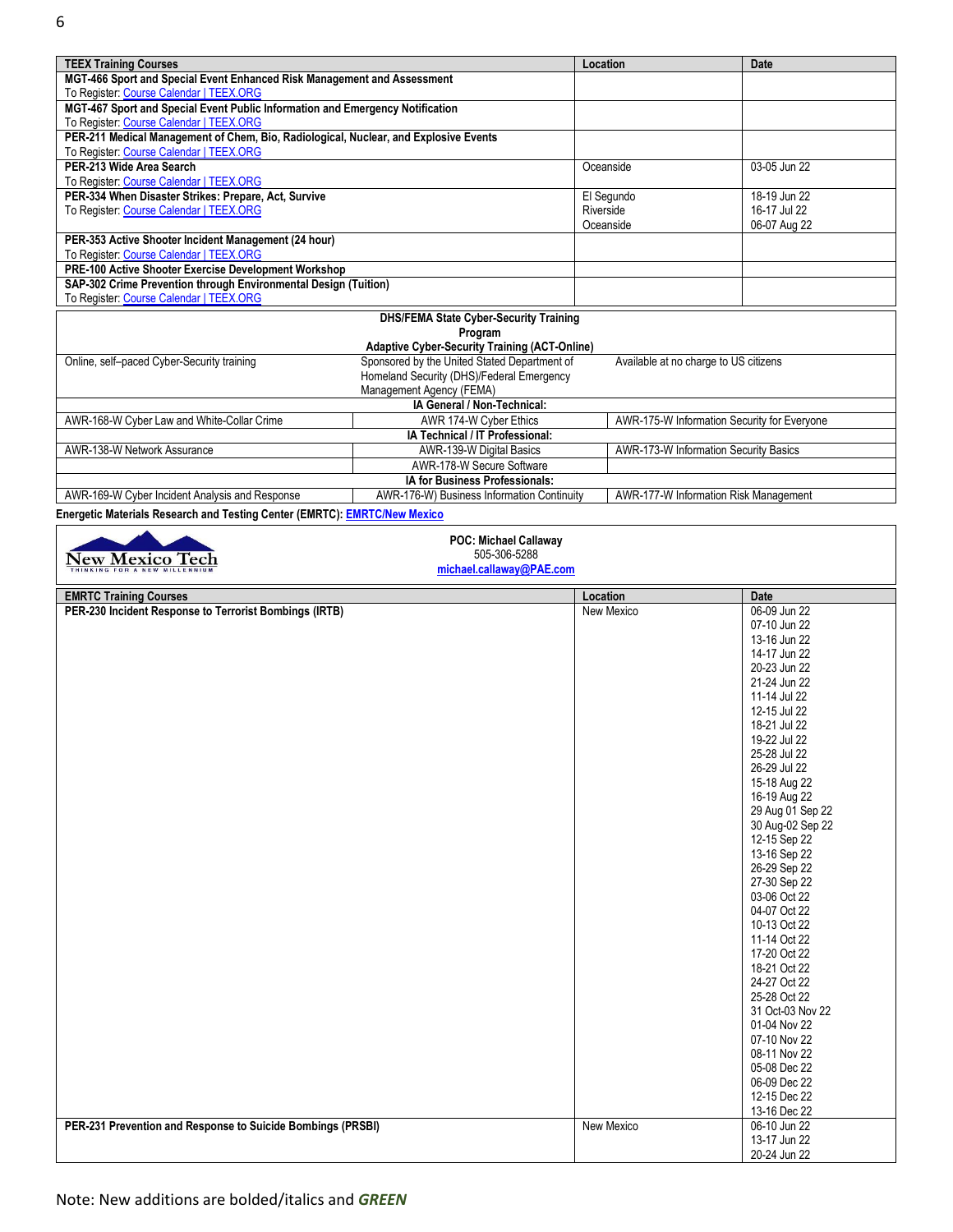|                                                                                                              | 11-15 Jul 22                                                                                                                                                                  |
|--------------------------------------------------------------------------------------------------------------|-------------------------------------------------------------------------------------------------------------------------------------------------------------------------------|
|                                                                                                              | 18-22 Jul 22                                                                                                                                                                  |
|                                                                                                              | 15-19 Aug 22                                                                                                                                                                  |
|                                                                                                              | 29 Aug-02 Sep 22                                                                                                                                                              |
|                                                                                                              | 12-16 Sep 22                                                                                                                                                                  |
|                                                                                                              | 26-30 Sep 22                                                                                                                                                                  |
|                                                                                                              | 03-07 Oct 22                                                                                                                                                                  |
|                                                                                                              |                                                                                                                                                                               |
|                                                                                                              | 10-14 Oct 22                                                                                                                                                                  |
|                                                                                                              | 17-21 Oct 22                                                                                                                                                                  |
|                                                                                                              | 24-28 Oct 22                                                                                                                                                                  |
|                                                                                                              | 31 Oct-04 Nov 22                                                                                                                                                              |
|                                                                                                              | 05-09 Dec 22                                                                                                                                                                  |
|                                                                                                              | 12-16 Dec 22                                                                                                                                                                  |
|                                                                                                              |                                                                                                                                                                               |
|                                                                                                              | 06-09 Jun 22                                                                                                                                                                  |
|                                                                                                              | 13-16 Jun 22                                                                                                                                                                  |
|                                                                                                              |                                                                                                                                                                               |
|                                                                                                              | 27-30 Jun 22                                                                                                                                                                  |
|                                                                                                              | 11-14 Jul 22                                                                                                                                                                  |
|                                                                                                              | 18-21 Jul 22                                                                                                                                                                  |
|                                                                                                              | 01-04 Aug 22                                                                                                                                                                  |
|                                                                                                              | 15-18 Aug 22                                                                                                                                                                  |
|                                                                                                              | 22-25 Aug 22                                                                                                                                                                  |
|                                                                                                              | 29 Aug-01 Sep 22                                                                                                                                                              |
|                                                                                                              | 12-15 Sep 22                                                                                                                                                                  |
|                                                                                                              |                                                                                                                                                                               |
|                                                                                                              | 19-22 Sep 22                                                                                                                                                                  |
|                                                                                                              | 03-06 Oct 22                                                                                                                                                                  |
|                                                                                                              | 17-20 Oct 22                                                                                                                                                                  |
|                                                                                                              | 31 Oct-03 Nov 22                                                                                                                                                              |
|                                                                                                              | 07-10 Nov 22                                                                                                                                                                  |
|                                                                                                              | 05-08 Dec 22                                                                                                                                                                  |
|                                                                                                              | 12-15 Dec 22                                                                                                                                                                  |
|                                                                                                              | Date                                                                                                                                                                          |
|                                                                                                              |                                                                                                                                                                               |
|                                                                                                              |                                                                                                                                                                               |
|                                                                                                              |                                                                                                                                                                               |
|                                                                                                              |                                                                                                                                                                               |
|                                                                                                              |                                                                                                                                                                               |
|                                                                                                              |                                                                                                                                                                               |
|                                                                                                              |                                                                                                                                                                               |
|                                                                                                              |                                                                                                                                                                               |
|                                                                                                              | applications for courses via the link below: NETC Online Application                                                                                                          |
|                                                                                                              |                                                                                                                                                                               |
|                                                                                                              | Date                                                                                                                                                                          |
|                                                                                                              | ** All courses listed conducted at                                                                                                                                            |
|                                                                                                              | <b>EMI in Emmitsburg, Maryland</b>                                                                                                                                            |
|                                                                                                              | except when otherwise listed.                                                                                                                                                 |
|                                                                                                              |                                                                                                                                                                               |
|                                                                                                              |                                                                                                                                                                               |
|                                                                                                              |                                                                                                                                                                               |
|                                                                                                              |                                                                                                                                                                               |
|                                                                                                              |                                                                                                                                                                               |
|                                                                                                              |                                                                                                                                                                               |
|                                                                                                              |                                                                                                                                                                               |
|                                                                                                              |                                                                                                                                                                               |
|                                                                                                              |                                                                                                                                                                               |
|                                                                                                              |                                                                                                                                                                               |
|                                                                                                              |                                                                                                                                                                               |
|                                                                                                              |                                                                                                                                                                               |
|                                                                                                              |                                                                                                                                                                               |
|                                                                                                              |                                                                                                                                                                               |
|                                                                                                              |                                                                                                                                                                               |
|                                                                                                              |                                                                                                                                                                               |
|                                                                                                              |                                                                                                                                                                               |
| <b>AHPS Flyer-How to Apply</b><br><b>VILT</b>                                                                | 11-15 Jul 22                                                                                                                                                                  |
|                                                                                                              |                                                                                                                                                                               |
| L0954 NIMS ICS All-Hazards Safety Officer: To Register: Phillip Veneris 805-459-7351 phill.veneris@gmail.com |                                                                                                                                                                               |
|                                                                                                              |                                                                                                                                                                               |
|                                                                                                              |                                                                                                                                                                               |
|                                                                                                              |                                                                                                                                                                               |
|                                                                                                              |                                                                                                                                                                               |
| <b>AHPS Flyer-How to Apply</b>                                                                               |                                                                                                                                                                               |
|                                                                                                              |                                                                                                                                                                               |
|                                                                                                              |                                                                                                                                                                               |
|                                                                                                              |                                                                                                                                                                               |
| <b>AHPS Flyer-How to Apply</b>                                                                               |                                                                                                                                                                               |
|                                                                                                              |                                                                                                                                                                               |
|                                                                                                              |                                                                                                                                                                               |
|                                                                                                              |                                                                                                                                                                               |
|                                                                                                              |                                                                                                                                                                               |
|                                                                                                              |                                                                                                                                                                               |
|                                                                                                              |                                                                                                                                                                               |
|                                                                                                              |                                                                                                                                                                               |
|                                                                                                              | New Mexico<br>New Mexico<br>Location<br>Students applying for NETC training for the Emergency Management<br>Institute (EMI) and the National Fire Academy (NFA) should submit |

 $\Gamma$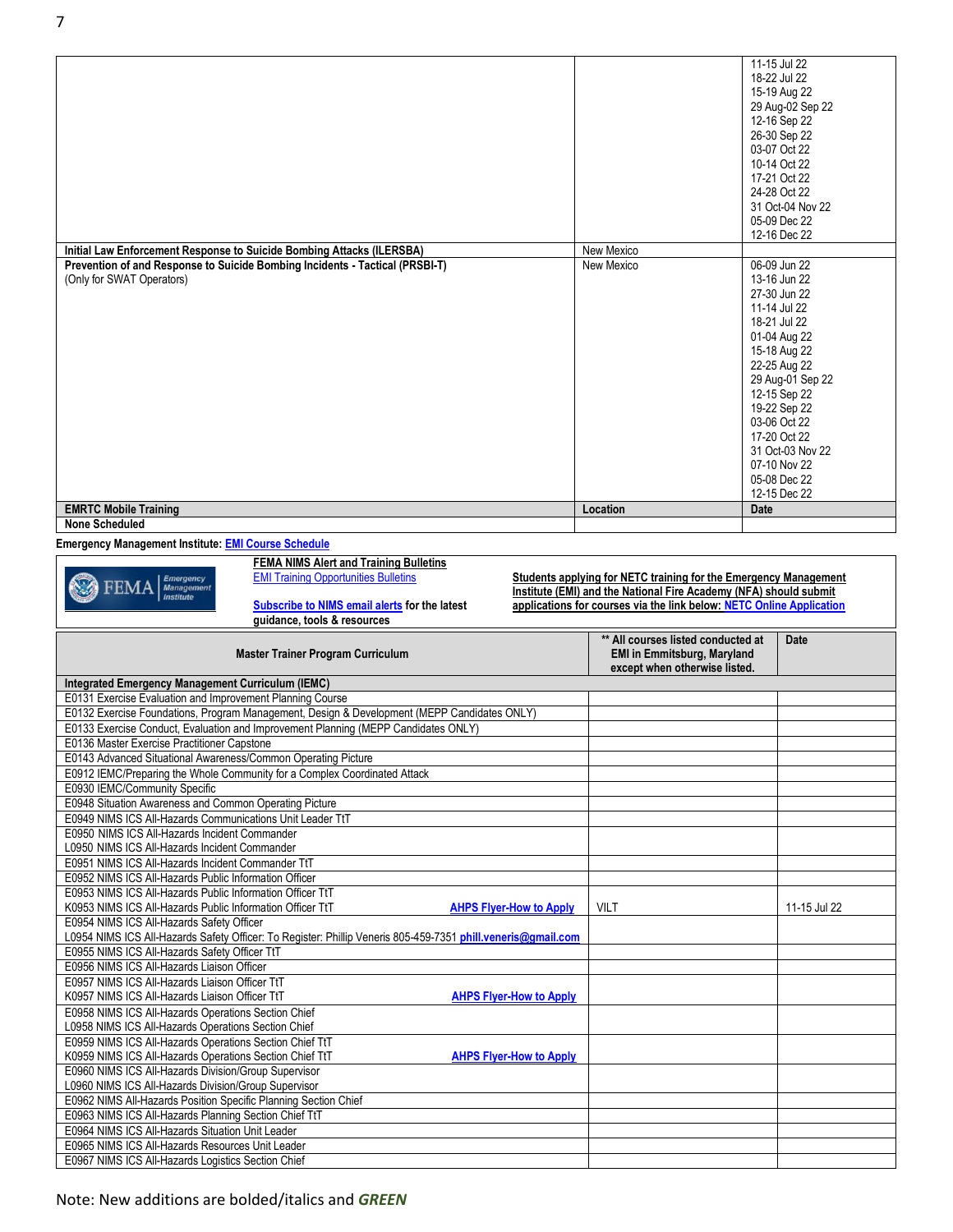| <b>Master Trainer Program Curriculum</b>                                                                                                                    | ** All courses listed conducted at<br><b>EMI in Emmitsburg, Maryland</b><br>except when otherwise listed. | Date         |
|-------------------------------------------------------------------------------------------------------------------------------------------------------------|-----------------------------------------------------------------------------------------------------------|--------------|
| L0967 NIMS ICS All-Hazards Logistics Section Chief                                                                                                          |                                                                                                           |              |
| E0968 NIMS ICS All-Hazards Logistics Section Chief TtT                                                                                                      |                                                                                                           |              |
| K0968 NIMS ICS All-Hazards Logistics Section Chief TtT<br><b>AHPS Flyer-How to Apply</b>                                                                    | <b>VILT</b>                                                                                               | 06-10 Jun 22 |
| E0969 NIMS ICS All-Hazards Communications Unit Leader                                                                                                       |                                                                                                           |              |
| E0970 NIMS ICS All-Hazards Supply Unit Leader                                                                                                               |                                                                                                           |              |
| E0971 NIMS ICS All-Hazards Facilities Unit Leader<br>E0973 NIMS ICS All-Hazards Finance/Administration Section Chief                                        |                                                                                                           |              |
| E0974 NIMS ICS All-Hazards Finance/Administration TtT                                                                                                       |                                                                                                           |              |
| K0974 NIMS ICS All-Hazards Finance/Administration TtT<br><b>AHPS Flyer-How to Apply</b>                                                                     | <b>VILT</b>                                                                                               | 19-23 Sep 22 |
| E0975 NIMS ICS All-Hazards Finance/Administration Unit Leader                                                                                               |                                                                                                           |              |
| E0978 NIMS ICS All-Hazards Situation Unit Leader TtT                                                                                                        |                                                                                                           |              |
| K0978 NIMS ICS All-Hazards Situation Unit Leader TtT<br><b>AHPS Flyer-How to Apply</b>                                                                      | <b>VILT</b>                                                                                               | 15-19 Aug 22 |
| E0984 NIMS ICS All-Hazards Task Force/Strike Team Leader                                                                                                    |                                                                                                           |              |
| E0986 NIMS ICS All-Hazards Air Operations Supervisor                                                                                                        |                                                                                                           |              |
| E0987 NIMS ICS All-Hazards Introduction to Air Operations                                                                                                   |                                                                                                           |              |
| E0988 NIMS ICS All-Hazards Air Operations Supervisor TtT                                                                                                    | <b>VILT</b>                                                                                               |              |
| K0988 NIMS ICS All-Hazards Air Operations Supervisor TtT<br><b>AHPS Flyer-How to Apply</b><br>E0989 NIMS ICS All-Hazards Introduction to Air Operations TtT |                                                                                                           | 01-02 Aug 22 |
| K0989 NIMS ICS All-Hazards Introduction to Air Operations TtT<br><b>AHPS Flyer-How to Apply</b>                                                             | <b>VILT</b>                                                                                               | 03-05 Aug 22 |
| Homeland Security Exercise Evaluation Program (HSEEP): Basic Course                                                                                         |                                                                                                           |              |
| E0146 Homeland Security Exercise and Evaluation Program (HSEEP) Training Course                                                                             |                                                                                                           |              |
| K0146 Homeland Security Exercise Evaluation Program (HSEEP): Basic Course / Online Webinar                                                                  |                                                                                                           |              |
| L0146 Homeland Security Exercise and Evaluation Program (HSEEP) Training Course                                                                             |                                                                                                           |              |
| <b>Emergency Management Professional Program Curriculum</b>                                                                                                 |                                                                                                           |              |
| E0101 Foundations of Emergency Management                                                                                                                   |                                                                                                           |              |
| E0110 Foundations Course Train the Trainer                                                                                                                  |                                                                                                           |              |
| E/L0451 Advanced I: A Survey of Advanced Concepts in Emergency Management (NEMAA Cohort Members                                                             |                                                                                                           |              |
| ONLY)                                                                                                                                                       |                                                                                                           |              |
| E0680 Systems Thinking and Research Methods for Executives (Executive Academy Cohort Members ONLY)                                                          |                                                                                                           |              |
| <b>Professional Development Curriculum</b><br>E0262 Instructional Delivery for SMEs                                                                         |                                                                                                           |              |
| <b>Preparedness Curriculum</b>                                                                                                                              |                                                                                                           |              |
| E0192 Integrating Access and Functional Needs Instructor Development Course                                                                                 |                                                                                                           |              |
| E/L0197Integrating Access and Functional Needs into Emergency Planning                                                                                      |                                                                                                           |              |
| E0426 Building a Roadmap to Resilience: A Whole Community Training                                                                                          |                                                                                                           |              |
| E0427 CERT Program Manager                                                                                                                                  |                                                                                                           |              |
| E0428 CERT Train-the-Trainer                                                                                                                                |                                                                                                           |              |
| E0449 ICS Curricula Train-the-Trainer                                                                                                                       |                                                                                                           |              |
| E0548 Continuity of Operations (COOP) Program Manager                                                                                                       |                                                                                                           |              |
| K0548 Continuity of Operations (COOP) Program Manager                                                                                                       |                                                                                                           |              |
| E0550 Continuity of Operations (COOP) Planning<br>E0580 Emergency Management Framework for Tribal Government                                                |                                                                                                           |              |
| E0705 Fundamentals of Grants Management                                                                                                                     |                                                                                                           |              |
| *EMI does not provide travel reimbursement or student stipends for the E0705 course*                                                                        |                                                                                                           |              |
| <b>Mitigation Curriculum</b>                                                                                                                                |                                                                                                           |              |
| E0172 Hazus-MH for Flood                                                                                                                                    |                                                                                                           |              |
| E0179 Application of Hazus-MH for Disaster Operations                                                                                                       |                                                                                                           |              |
| E0190 ArcGIS for Emergency Managers                                                                                                                         |                                                                                                           |              |
| E0241 Cooperating Technical Partners: Special Topics                                                                                                        |                                                                                                           |              |
| E0273 Managing Floodplain Development thru the NFIP                                                                                                         |                                                                                                           |              |
| E0278 NFIP/Community Rating System                                                                                                                          |                                                                                                           |              |
| E0282 Advanced Floodplain Management Concepts II                                                                                                            |                                                                                                           |              |
| E0284 Advanced Floodplain Management Concepts III                                                                                                           |                                                                                                           |              |
| E0312 Fundamentals of Building Science                                                                                                                      |                                                                                                           |              |
| E0317 Comprehensive Data Management for HAZUS-MH<br>E/L0360 Planning for Emergencies: What School Staff Need to Know                                        |                                                                                                           |              |
| E0361 Multi-Hazard Emergency Planning for School                                                                                                            |                                                                                                           |              |
| E/L0362 TTT G 364 Multi Hazard Emergency Planning for Schools                                                                                               |                                                                                                           |              |
| E/L0363 Multi-Hazard Emergency Management for Higher Education                                                                                              |                                                                                                           |              |
| E/L0364 Multi-Hazard Emergency Planning for K-12                                                                                                            |                                                                                                           |              |
| E0386 Residential Coastal Construction                                                                                                                      |                                                                                                           |              |
| <b>Response and Recovery Curriculum</b>                                                                                                                     |                                                                                                           |              |
| E0209 State Long-term Recovery Planning and Operations                                                                                                      |                                                                                                           |              |
| E0210 Recovery from Disaster: The Local Government Role                                                                                                     |                                                                                                           |              |
| E0354 Crisis Counseling Programs (Grants Training) for State Mental Health Authorities                                                                      |                                                                                                           |              |
| E0376 State Public Assistance Operations                                                                                                                    |                                                                                                           |              |
| E0478 Public Assistance Grants Administration for Grantees                                                                                                  |                                                                                                           |              |
| E0824 Unified Coordination of Disaster Operations                                                                                                           |                                                                                                           |              |
| <b>Mission Support Curriculum</b><br>E0537 Strategic Problem Solving for the Workplace                                                                      |                                                                                                           |              |
|                                                                                                                                                             |                                                                                                           |              |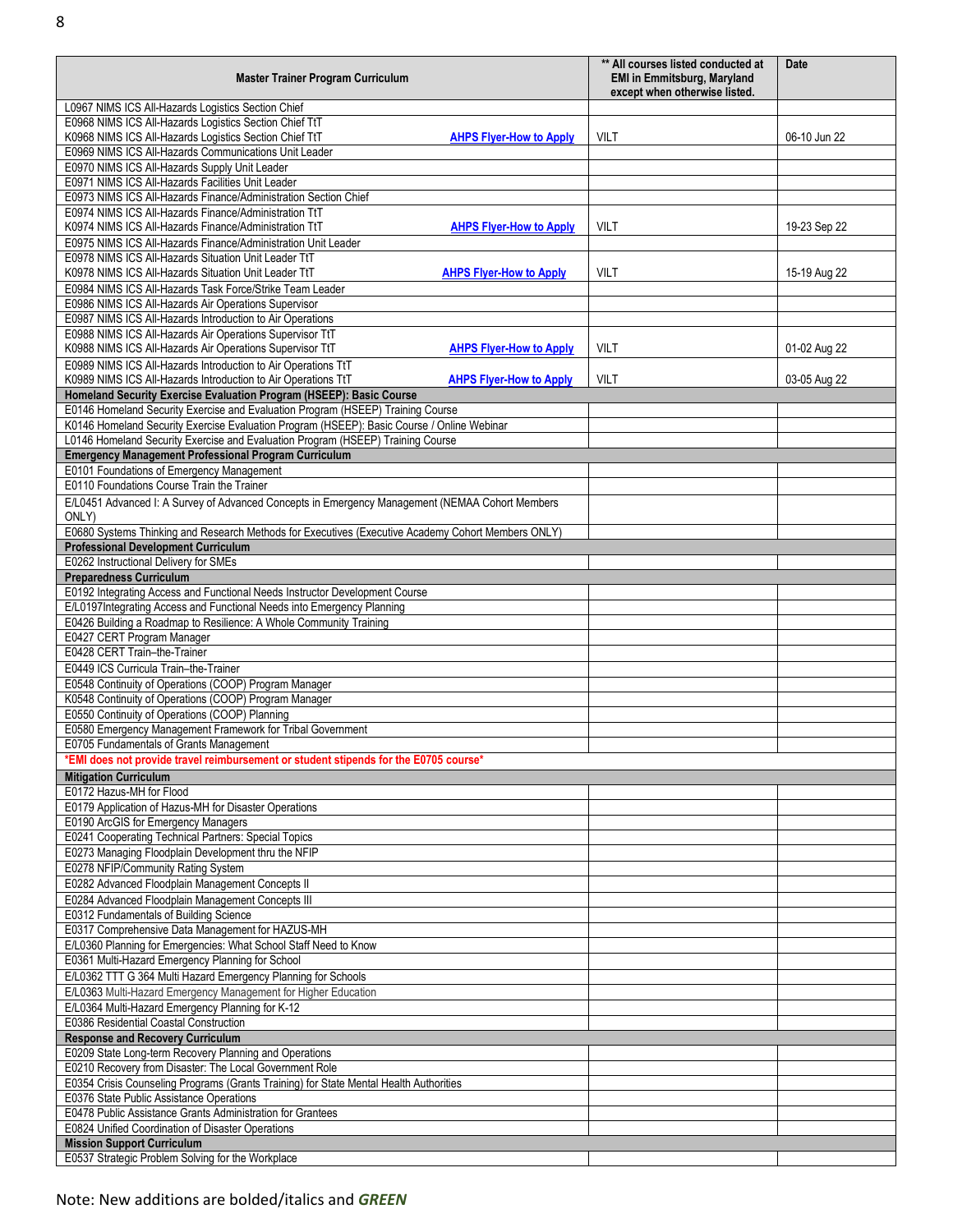**Applicants for course vacancies must be received 6 weeks before the course start date for the application to be considered for the course.**

**Prerequisite certificates must be submitted with all applications.**

**Center for Domestic Preparedness: <https://cdp.dhs.gov/>**

Center for<br>Domestic<br>Preparedness **B** FEMA Lynn Shipp, **[olester.shipp@fema.dhs.gov](mailto:olester.shipp@fema.dhs.gov)**

\*\* All courses listed are conducted in Anniston, Alabama

Apply for Training:<br><https://cdp.dhs.gov/apply>

| <b>CDP Training Courses</b>                                                                                                                  | Date             |
|----------------------------------------------------------------------------------------------------------------------------------------------|------------------|
| HCL/ICE (HCL): MGT-901 Healthcare Leadership for Mass Casualty Incidents                                                                     | 05-11 Jun 22     |
| HMO: PER-322 Hazardous Materials Operations                                                                                                  | 05-11 Jun 22     |
| HMT: PER-272 Hazardous Materials Technician                                                                                                  | 05-11 Jun 22     |
| BPAC/FFO: AWR-348 Bomb Prevention Awareness Course/PER-200 Field Force Operations                                                            | 05-11 Jun 22     |
| FFE: PER-202 Field Force Extrication Tactics                                                                                                 | 12-16 Jun 22     |
| FRAME: AWR-900 Framework for Healthcare Emergency Management                                                                                 | 12-17 Jun 22     |
| LEMP/HOT-LE/LERA PER-264 Law Enforcement Protective Measures for CBRNE Incidents/PER-262 Hands-On-Training for CBRNE Incidents-PER 265       | 12-16 Jun 22     |
|                                                                                                                                              |                  |
| Law Enforcement Response Actions for CBRNE Incidents                                                                                         |                  |
| FFO: PER-200 Field Force Operations                                                                                                          | 21-25 Jun 22     |
| HMA/HMA TTT/ICR: AWR-358 Hazardous Materials Awareness/Hazardous Materials Awareness TtT/PER-268 Incident Complexities - Responder Actions   | 21-25 Jun 22     |
| for CBRNE Incidents                                                                                                                          |                  |
| RP: PER-263 Respiratory Protection: Program Development and Administration                                                                   | 21-25 Jun 22     |
| HCL/ICE (HCL): MGT-901 Healthcare Leadership for Mass Casualty Incidents                                                                     | 26 Jun-02 Jul 22 |
| HMT: PER-272 Hazardous Materials Technician                                                                                                  | 26 Jun-02 Jul 22 |
| HT: PER-261 Hazardous Materials Technician for CBRNE Incidents                                                                               | 26 Jun-02 Jul 22 |
| ITC: PER-266 Instructor Training Certification                                                                                               | 26 Jun-01 Jul 22 |
| BMT/ICAT/ICAT TtT: PER-312 Bomb Threat Management Planning/PER-922 Integrating Communications, Assessment and Tactics/TtT                    | 10-15 Jul 22     |
| <b>EMO:</b> PER-267 Emergency Medical Operations for CBRNE Incidents                                                                         | 10-15 Jul 22     |
| HMT: PER-272 Hazardous Materials Technician                                                                                                  | 10-16 Jul 22     |
| HCL/ICE (HCL): MGT-901 Healthcare Leadership for Mass Casualty Incidents                                                                     | 17-23 Jul 22     |
|                                                                                                                                              |                  |
| HERT/HERT-B TtT/ICE (HERT): PER-902 Hospital Emergency Response Training for Mass Casualty Incidents/PER-903-1 Hospital Emergency Response   | 17-23 Jul 22     |
| Training for Mass Casualty Incidents TtT                                                                                                     |                  |
| EHTER OPS: PER-309 Environmental Health Training in Emergency Response (EHTER) Operations                                                    | 24-30 Jul 22     |
| HCL/ICE (HCL): MGT-901 Healthcare Leadership for Mass Casualty Incidents                                                                     | 24-30 Jul 22     |
| HMT: PER-272 Hazardous Materials Technician                                                                                                  | 31 Jul-06 Aug 22 |
| <b>ITC: PER-266 Instructor Training Certification</b>                                                                                        | 31 Jul-05 Aug 22 |
| RP: PER-263 Respiratory Protection: Program Development and Administration                                                                   | 31 Jul-04 Aug 22 |
| BPAC/FFO: AWR-348 Bomb Prevention Awareness Course/PER-200 Field Force Operations                                                            | 07-12 Aug 22     |
| HMO: PER-322 Hazardous Materials Operations                                                                                                  | 07-13 Aug 22     |
| HMT: PER-272 Hazardous Materials Technician                                                                                                  | 07-13 Aug 22     |
| PMC/FFE: PER-336 Protective Measures Course/ PER-202 Field Force Extrication Tactics                                                         | 07-12 Aug 22     |
|                                                                                                                                              | 14-19 Aug 22     |
| BPAC/FFO: AWR-348 Bomb Prevention Awareness Course/PER-200 Field Force Operations                                                            |                  |
| HCL/ICE (HCL): MGT-901 Healthcare Leadership for Mass Casualty Incidents                                                                     | 14-20 Aug 22     |
| HERT/HERT-B TtT/ICE (HERT): PER-902 Hospital Emergency Response Training for Mass Casualty Incidents/PER-903-1 Hospital Emergency Response   | 14-20 Aug 22     |
| Training for Mass Casualty Incidents TtT                                                                                                     |                  |
| HMT: PER-272 Hazardous Materials Technician                                                                                                  | 14-20 Aug 22     |
| RERO: PER-904 Radiological Emergency Response Operations                                                                                     | 14-20 Aug 22     |
| BMT/ICAT/ICAT TtT: PER-312 Bomb Threat Management Planning/PER-922 Integrating Communications, Assessment and Tactics/TtT                    | 21-25 Aug 22     |
| FRAME: PER-900 Framework for Healthcare Emergency Management                                                                                 | 21-26 Aug 22     |
| <b>HMT: PER-272 Hazardous Materials Technician</b>                                                                                           | 21-27 Aug 22     |
| HT: PER-261 Hazardous Materials Technician for CBRNE Incidents                                                                               | 21-27 Aug 22     |
| PMC/FFE: PER-336 Protective Measures Course/ PER-202 Field Force Extrication Tactics                                                         | 21-26 Aug 22     |
|                                                                                                                                              | 28 Aug-03 Sep 22 |
| EMO/HOT-I: PER-267 Emergency Medical Operations for CBRNE Incidents/PER-900 Intermediate Hands-on Training for CBRNE Incidents               |                  |
| HERT/HERT-B TtT: PER-902 Hospital Emergency Response Training for Mass Casualty Incidents/PER-903-1 Hospital Emergency Response Training for | 28 Aug-02 Sep 22 |
| Mass Casualty Incidents TtT                                                                                                                  |                  |
| HID: PER-321 Barrier Precautions and Controls for Highly Infectious Disease                                                                  | 28 Aug-02 Sep 22 |
| HMO: PER-322 Hazardous Materials Operations                                                                                                  | 28 Aug-03 Sep 22 |
| HMT: PER-272 Hazardous Materials Technician                                                                                                  | 28 Aug-03 Sep 22 |
| ARIO: PER-905 Advanced Radiological Incident Operations                                                                                      | 28 Aug-03 Sep 22 |
| FFE: PER-202 Field Force Extrication Tactics                                                                                                 | 06-10 Sep 22     |
| FFO: PER-200 Field Force Operations                                                                                                          | 06-10 Sep 22     |
| IC: MGT-360 Incident Command: Capabilities, Planning and Response Actions for All Hazards                                                    | 06-10 Sep 22     |
| RP: PER-263 Respiratory Protection: Program Development and Administration                                                                   | 06-10 Sep 22     |
| BTM/ICAT/ICAT TtT: PER-312 Bomb Threat Management Planning/PER-922 Integrating Communications, Assessment and Tactics/Train the Trainer      | 11-16 Sep 22     |
| HERT/HERT-B TtT: PER-902 Hospital Emergency Response Training for Mass Casualty Incidents/PER-903-1 Hospital Emergency Response Training for | 11-16 Sep 22     |
|                                                                                                                                              |                  |
| Mass Casualty Incidents TtT                                                                                                                  |                  |
| HMA/HMA TTT/ICR: AWR-358 Hazardous Materials Awareness/Hazardous Materials Awareness TtT/PER-268 Incident Complexities - Responder Actions   | 11-15 Sep 22     |
| for CBRNE Incidents                                                                                                                          |                  |
| ILERSBA / LASER TtT: PER-907 Initial Law Enforcement Response to Suicide Bomb Attacks/LASER                                                  | 11-17 Sep 22     |
| ITC: PER-266 Instructor Training Certification                                                                                               | 11-16 Sep 22     |
| LEPM/HOT-LE/LERA/ICAT TtT: PER-264 Law Enforcement Protective Measures for CBRNE Incidents/PER-262 Hands-On-Training for CBRNE Incidents-    | 11-16 Sep 22     |
| PER 265 Law Enforcement Response Actions for CBRNE Incidents/Integrating Communications, Assessment and Tactics Train the Trainer            |                  |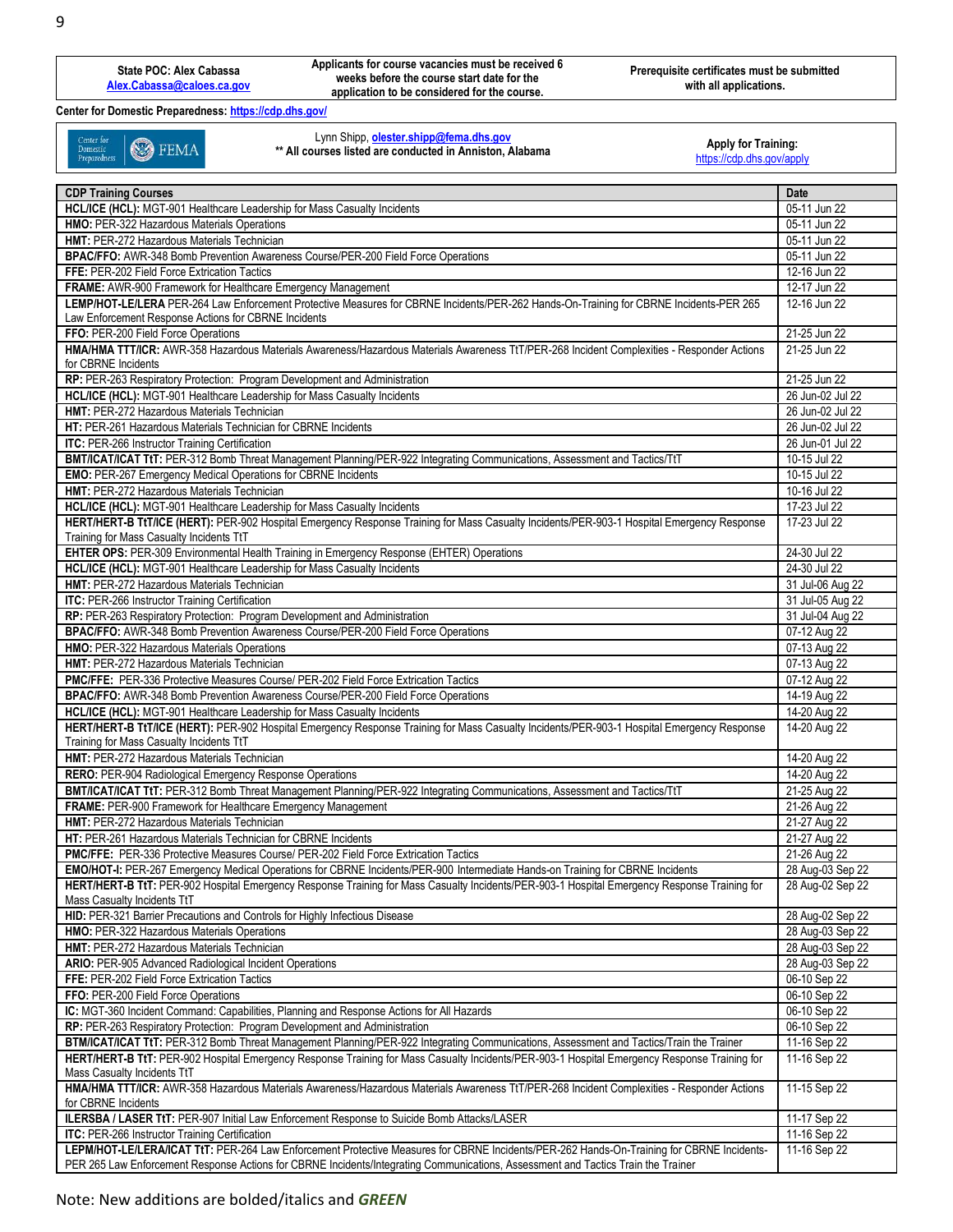| <b>CDP Training Courses</b>                                                                                                                | Date         |
|--------------------------------------------------------------------------------------------------------------------------------------------|--------------|
| RAD TtT: Radiological Series, Train the Trainer                                                                                            | 11-16 Sep 22 |
| EHTER OPS: PER-309 Environmental Health Training in Emergency Response (EHTER) Operations                                                  | 18-24 Sep 22 |
| HCL: MGT-901 Healthcare Leadership for Mass Casualty Incidents                                                                             | 18-24 Sep 22 |
| HERT/HERT-B TtT/ICE (HERT): PER-902 Hospital Emergency Response Training for Mass Casualty Incidents/PER-903-1 Hospital Emergency Response | 18-24 Sep 22 |
| Training for Mass Casualty Incidents TtT                                                                                                   |              |
| <b>HMO:</b> PER-322 Hazardous Materials Operations                                                                                         | 18-24 Sep 22 |
| <b>HMT: PER-272 Hazardous Materials Technician</b>                                                                                         | 18-24 Sep 22 |
| <b>FRAME: PER-900 Framework for Healthcare Emergency Management</b>                                                                        | 25-30 Sep 22 |
| HID: PER-321 Barrier Precautions and Controls for Highly Infectious Disease                                                                | 25-30 Sep 22 |
| IC: MGT-360 Incident Command: Capabilities, Planning and Response Actions for All Hazards                                                  | 25-29 Sep 22 |
| MPI: MGT-902 Managing Public Information for All Hazards Incidents                                                                         | 25-30 Sep 22 |
|                                                                                                                                            |              |

**Rural Domestic Preparedness Consortium [RDPC](http://www.ruraltraining.org/)**

#### **POC: Michael Crowhurst** 606-677-6175 **[mcrowhurst@centertech.com](mailto:mcrowhurst@centertech.com)**

| <b>RDPC Training Courses</b>                                                                           | Location         | Date         |
|--------------------------------------------------------------------------------------------------------|------------------|--------------|
| MGT 449 Community Based Response to All-Hazards Threats in Tribal Communities                          | <b>Blue Lake</b> | 07 Jun 22    |
| To Register: MGT 449 Community Based Response to All-Hazards Threats in Tribal Communities - Rural     |                  |              |
| Domestic Preparedness Consortium (ruraltraining.org)                                                   |                  |              |
| PER 333 Isolation and Quarantine Response Strategies in the Event of a Biological Disease Outbreak     | <b>Blue Lake</b> | 08-09 Jun 22 |
| in Tribal Nations                                                                                      |                  |              |
| To Register: PER 333 Isolation and Quarantine Response Strategies in the Event of a Biological Disease |                  |              |
| Outbreak in Tribal Nations - Rural Domestic Preparedness Consortium (ruraltraining.org)                |                  |              |
| RDPC Online Training Courses: https://www.RDPC Training Online                                         |                  |              |

#### **Administration Notes:**

**For attending resident courses at:** FEMA Emergency Management Institute (EMI), Center for Domestic Preparedness (CDP), New Mexico Tech (EMRTC) and Nevada Test Site (NTS) please visit their respective websites for applications and fax the applications and prerequisites to **[training@caloes.ca.gov](mailto:training@caloes.ca.gov)**

**For scheduling Mobile Team Training from:** Louisiana State University (LSU), Center for Domestic Preparedness (CDP), Texas Engineering Extension Service (TEEX), New Mexico Institute (EMRTC), Nevada Test Site (NTS) or any of the other 50 Centers of Excellence. Please contact email at [tracy.stocks@caloes.ca.gov](mailto:tracy.stocks@caloes.ca.gov) for scheduling procedures. **[Training Request Forms](https://w3.calema.ca.gov/WebPage/trainreq.nsf/TrainRequest?OpenForm) Training Request Forms** 

| <b>ON LINE TRAINING</b>                                                                       |
|-----------------------------------------------------------------------------------------------|
| Alabama Public Health Training Center (Emergency Preparedness) http://www.adph.org            |
| Center for Disease Control and Prevention https://cdc.train.org                               |
| Counter Terrorism Operational Support http://www.nts-ctos.com                                 |
| DHS Office of Bombing Prevention https://cdp.dhs.gov                                          |
| Distance Learning Health Network www.cdlhn.com                                                |
| Emergency Management Institute (Independent Study Program) training fema.gov/IS               |
| FEMA Emergency Management Institute training.fema.gov                                         |
| Medical Reserve Corps https://www.mrc.train.org                                               |
| National Center for Biomedical Research and Training http://www.ncbrt.lsu.edu/elearn/         |
| National Clearinghouse for Worker Safety and Health Training NCWSHT Careers and Training      |
| National Mass Fatalities Institute www.nmfi.org                                               |
| National Training and Education Division www.firstrespondertraining.gov                       |
| New Mexico Tech (Understanding & Planning for School Bomb Incident) http://www.emrtc.training |
| Security and Emergency Response Training Center http://sertc.org/course                       |
| <b>Texas Engineering Extension Service TEEX</b>                                               |

**Please contact the following Training Institutions for their current Training Courses:**

California Department of Public Health: Allison Wilder Allison. Wilder@cdph.ca.gov

**California Commissions on Peace Officer Standards and Training (POST):** [http://www.post.ca.gov](http://www.post.ca.gov/) Rob Patto[n rob.patton@post.ca.gov](mailto:rob.patton@post.ca.gov)

**California Maritime Academy**: [http://www.maritime-education.com](http://www.maritime-education.com/) Marianne Spotorno, Director Risk Management 707-654-1076

**Western Institute for Food Safety and Security:** Amanda Arens, 530-757-5718[, alarens@ucdavis.edu](mailto:alarens@ucdavis.edu) [Courses Schedule/Agroterrorism Courses](http://www.wifss.ucdavis.edu/?page_id=5048)

**California Emergency Medical Services Authority (EMSA),** [Training Programs](http://www.emsa.ca.gov/Training_Programs) Kelly Coleman 916-539-036[3 Kelly.coleman@emsa.ca.gov](mailto:Kelly.coleman@emsa.ca.gov)

**Introduction to Records and Management & Essential Records**-(Requested on Demand): Patrick Hammond [patrick.hammond@caloes.ca.gov](mailto:patrick.hammond@caloes.ca.gov) 916-845-8777